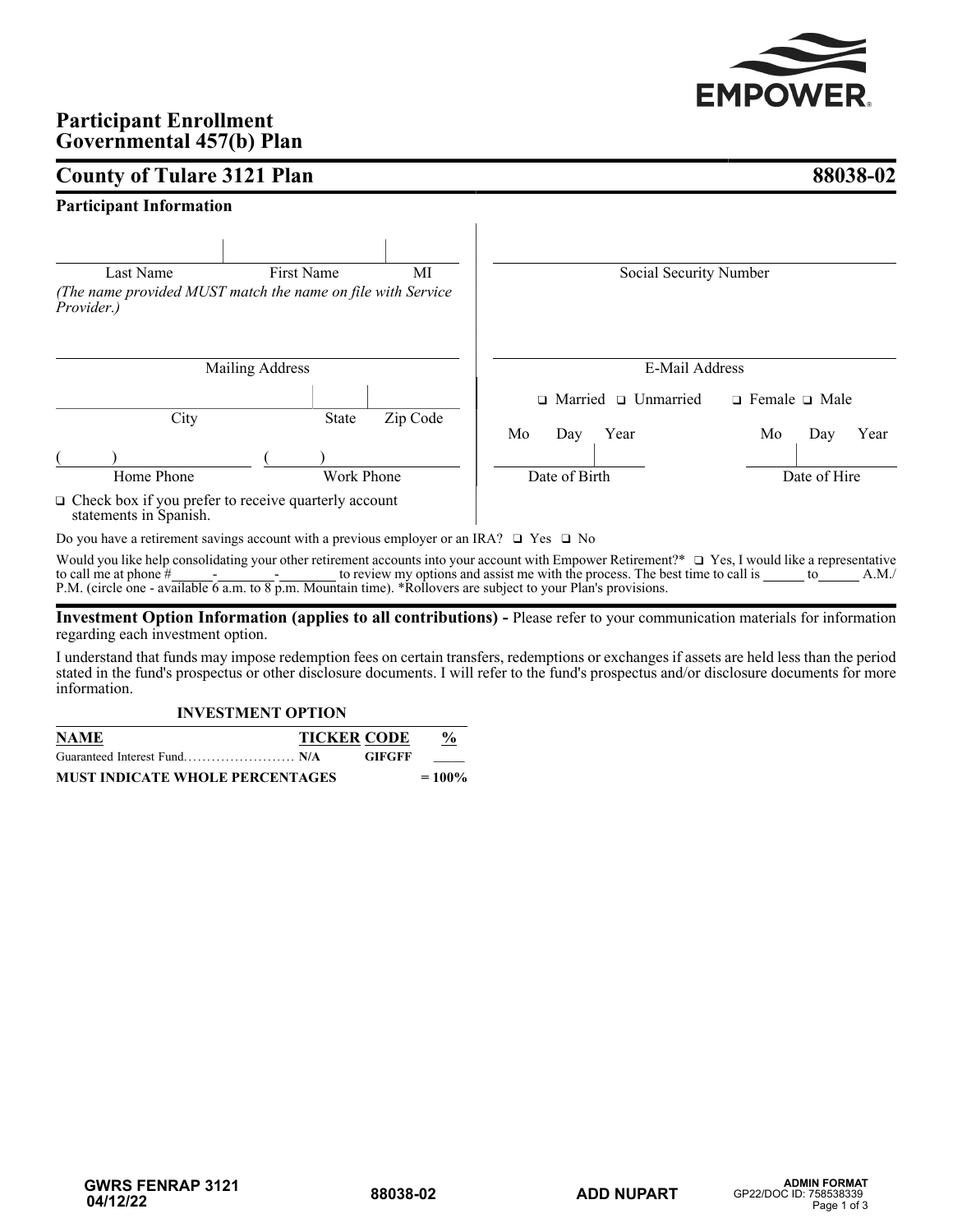|                                                                                                                        |                         |       | $\sim$ $\sim$ |
|------------------------------------------------------------------------------------------------------------------------|-------------------------|-------|---------------|
| чан<br>the contract of the contract of the contract of the contract of the contract of the contract of the contract of | -<br>$-1.4.44$<br>NATIN | N<br> |               |

## **Plan Beneficiary Designation**

This designation is effective upon execution and delivery to Service Provider at the address below. I have the right to change the beneficiary. If any information is missing, additional information may be required prior to recording my beneficiary designation. If my primary and contingent beneficiaries predecease me or I fail to designate beneficiaries, amounts will be paid pursuant to the terms of the Plan Document or applicable law.

**You may only designate one primary and one contingent beneficiary on this form. However, the number of primary or contingent beneficiaries you name is not limited. If you wish to designate more than one primary and/or contingent beneficiary, do not complete the section below. Instead, complete and forward the Beneficiary Designation form.**

# **Primary Beneficiary**

**100.00%**

| % of Account Balance    | Social Security Number  | Primary Beneficiary Name                                                                                             | Date of Birth |
|-------------------------|-------------------------|----------------------------------------------------------------------------------------------------------------------|---------------|
|                         |                         | Relationship (Required - If Relationship is not provided, request will be rejected and sent back for clarification.) |               |
| Phone Number (Optional) | $\Box$ Spouse           | $\Box$ Child $\Box$ Parent $\Box$ Grandchild $\Box$ Sibling $\Box$ My Estate $\Box$ A Trust $\Box$ Other             |               |
|                         | $\Box$ Domestic Partner |                                                                                                                      |               |
| ____                    |                         |                                                                                                                      |               |

# **Contingent Beneficiary**

| 100.00%                        |                                                                                                                      |                                                                                                                                        |               |  |
|--------------------------------|----------------------------------------------------------------------------------------------------------------------|----------------------------------------------------------------------------------------------------------------------------------------|---------------|--|
| % of Account Balance           | Social Security Number                                                                                               | Contingent Beneficiary Name                                                                                                            | Date of Birth |  |
|                                | Relationship (Required - If Relationship is not provided, request will be rejected and sent back for clarification.) |                                                                                                                                        |               |  |
| Phone Number <i>(Optional)</i> |                                                                                                                      | <b>O</b> Spouse <b>Q</b> Child <b>Q</b> Parent <b>Q</b> Grandchild <b>Q</b> Sibling <b>Q</b> My Estate <b>Q</b> A Trust <b>Q</b> Other |               |  |
|                                | <b>Domestic Partner</b>                                                                                              |                                                                                                                                        |               |  |

# **Spousal Consent for Beneficiary Designation**

**For Residents of all states (except California),** please have your notary complete the section below.

**Notice to California Notaries using the California Affidavit and Jurat Form** the following items must be completed by the notary on the state notary form: the title of the form, the plan name, the plan number, the document date, the participant's name and participant spouse's name. The notary forms not containing this information will be rejected and it will delay this request.

I, (name of spouse) , the current spouse of the participant, hereby voluntarily consent to the participant's primary beneficiary designation above and understand its effect. I understand that my spouse's beneficiary designation means that I will not receive 100% of his or her vested account balance under the Plan and that my spouse's election is not valid unless I consent to it. I understand that my consent is irrevocable unless my spouse changes the beneficiary designation, or designates me to receive 100% of his or her vested account balance.

## **Spouse's Signature Date**

*A handwritten signature is required on this form. An electronic signature will not be accepted and will result in a significant delay.* **Statement of Notary**

# **NOTE: Notary seal must be visible, if applicable.**

| State of  | The consent to this request was subscribed and sworn to (or affirmed) before me on this                  | day              |
|-----------|----------------------------------------------------------------------------------------------------------|------------------|
|           | ss. of the vear                                                                                          | (name of spouse) |
| County of | proved to me on the basis of satisfactory evidence to be the person who appeared before me, who affirmed |                  |
|           | that such consent represents his/her free and voluntary act.                                             |                  |

**SEAL**

Notary Public My commission expires

*A handwritten signature is required on this form. An electronic signature will not be accepted and will result in a significant delay.*